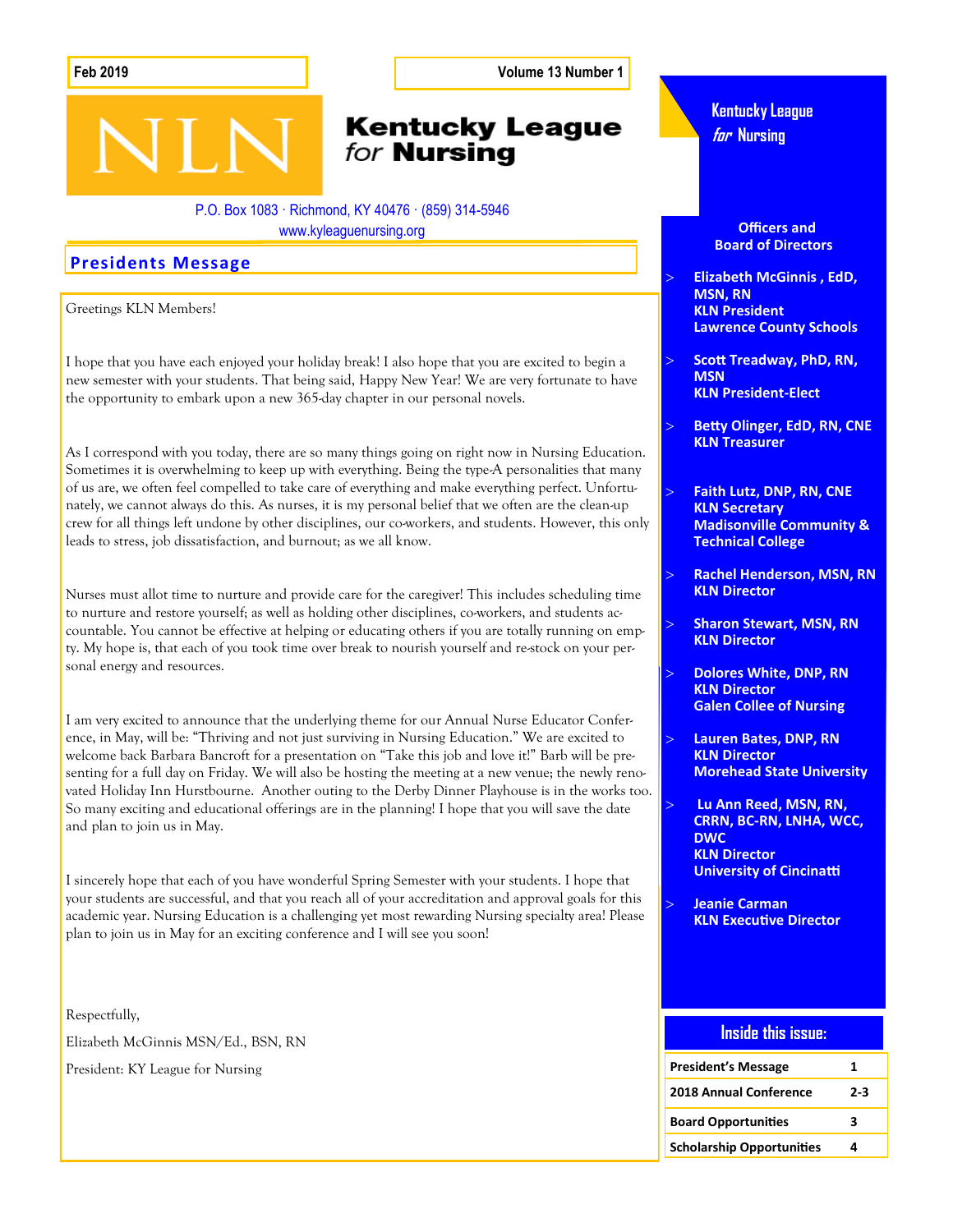### ◠

Page 2 **February 2019** 

### **The 15th Annual Nurse Educator Conference and Meeting**



**The annual conference will be held at the Holiday Inn East, Hurstbourne, in Louisville, KY., May 16-17, 2019! Please come join us as we invest in the future of nursing education. Speakers will engage you and inspire you. Looking forward to seeing you there!** 

Please see **http://www.kyleaguenursing.org/** for further information regarding registration.

# **KEYNOTE SPEAKERS**

**Barb Bancroft, RN, MSN, PNP**, is a widely acclaimed national speaker, noted for her Humorous, entertaining, and information packed seminars. She is author of four books, her latest *Kiss my Aspara-gas, An Essential Guide to Nutrition's Role in Health* 

*& Disease*. Barb's presentation is entitled **"Take This Job and Love It."** 



**Dr. Linda Caputi, MSN, EdD, RN, CNE, ANEF,** is certified as a Certified Nurse Educator (CNE) from the National League for Nursing. Her most recent publication is the 2018 textbook for nursing stu-dents *Think Like a Nurse: A Handbook*. She also co-authored *Mastering Concept-based Teaching: A Guide for Faculty* with Drs. Jean Giddens and Beth Rodgers and edited the NLN's *Certified Nurse Educator Review Book*. She has authored over 25 educational multimedia pro-grams, nursing education books, produced and developed videotapes, and published book chapters, journal articles, and board games for nursing education. She has recently edited four books for the National League for Nursing available on their website at www.NLN.org and has written book chapters and guest editorials. Dr. Caputi's presentation is entitled "**Clinical Judgment and the Next Generation NCLEX."** 



# KLN Annual Conference May 16-17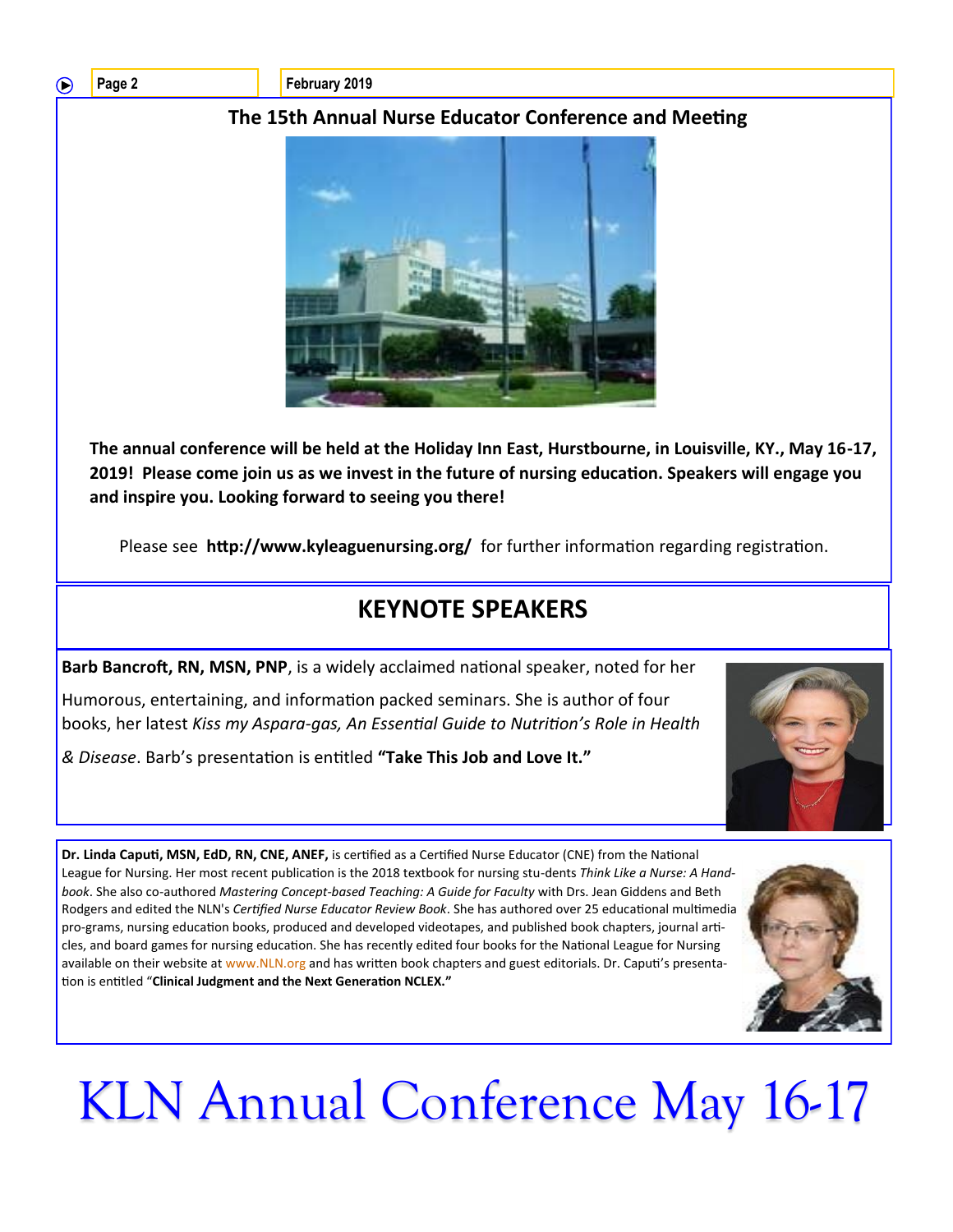$\bigcirc$ 

## **KEYNOTE SPEAKERS cont.**

**Susan Luparell, PhD, CNS-BC, CNE,** is an Associate Professor at Montana State Universi-ty. A nationally recognized speaker and author on the topic of civility and incivility in nursing and nursing education. Luparell has authored chapters on this topic in several leading nursing education textbooks. Her scholarship focuses on the ethical implications of incivility, including how incivility affects others and how it can be managed in academic as well as clinical settings. Dr. Luparell's presentation is entitled "**Cultivating Civility in the Classroom."** 

**Poster Presentation Applications are still being considered. Please see http://www.kyleaguenursing.org for an application and submit by March 15, 2019.** 

**Podium presentation applications are still being considered. Please see http://www.kyleaguenursing.org for an application and submit by March 15, 2019.** 

### **SPECIAL EVENING EVENT!**

We received a very positive response to the Derby Dinner, so we will be returning for another fun filled evening! A fun event is planned at the *DERBY DINNER PLAYHOUSE* for Thursday evening, May 16, 2019. We have reserved limited seats for the performance of "**Newsies".** Admission includes coffee or tea. Other beverages or desserts may be purchased at additional cost. First come first serve. Don't forget to reserve a ticket when you complete your registration!

**PROFESSIONAL SERVICE OPPORTUNITIES \*\*Want to become a part of this great organization? KLN is looking for two positions– President Elect and one Director. Elections will be held at the Annual Meeting in May! Responsibilities of President-Elect:** Perform the duties of the President in the absence of the Presi- ■ dent.; Specific duties as assigned by the President Prepare to assume the office of President. **Responsibilities of Board of Directors include:** Attend meetings of the board approximately monthly August –May each year. Attend and assist at the annual meeting/conference in May each year. Assist in planning the annual conference. Other duties as assigned. **To Stay Up to Date Regarding What is New with KLN, visit the website:**  $\mathbf{r}$ **http://www.kyleaguenursing.org/**